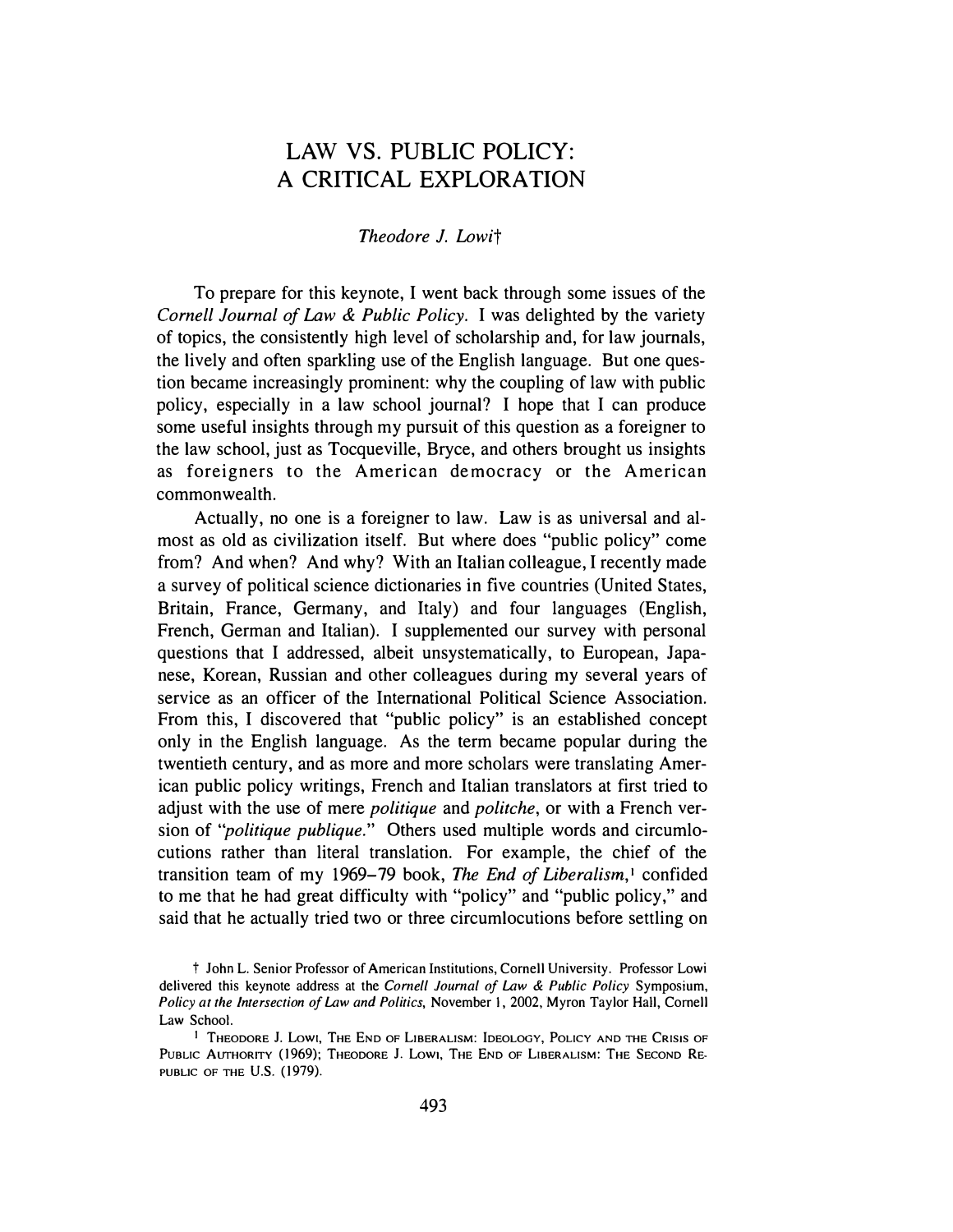one, which I will not try here to retranslate. In recent years, most scholars in non-English speaking countries simply gave up and adopted "public policy" as an international, non-translatable concept, like "commuter," "babysitter" and "drugstore," as Americans had done with "coup d'etat," "á la mode," and (the always atrociously pronounced) "déja vu."

Even in the United States, the idea of public policy is relatively recent. Law was *the word* in the American founding, concerned as it was with "a government of laws and not of men."**2** There was, of course, the common law, whose continuation after independence was never questioned even by the most radical anti-British revolutionaries. The Constitution was more modern, however, in its grounding of law in legislation. Article I provided that "[a]ll legislative Powers . . . shall be vested in . . . Congress,"**<sup>3</sup>**which in effect made the legislature through legislation "the state." The. all-important Section 8 of Article I went on to list the specific powers of Congress (therefore the national state) and at the end provided that "the Congress shall have power ... [t]o make all the Laws which shall be necessary and proper for carrying into Execution the foregoing Powers. . . ."<sup>4</sup> Therefore, law equals legislation. Article II reinforces this by providing in stark and precise terms that the president "shall take Care that the Laws be *faithfully executed."<sup>5</sup>*

Public policy had no place in any of this. Public policy did not enter the picture at all until well into the nineteenth century and far from law or legislation. As far as I have been able to determine, its infrequent usage was more in the nature of a soft synonym for public opinion or general will or consensus. Oliver Wendell Holmes, Jr. is a good case in point. Although his great book, *The Common Law,6* was published in 1881, it was the product of at least twenty years of work, and it embodied prevailing usages despite the novelty of some of his arguments. Lecture I of *The Common Law* opens with a refreshingly modern point of view, that "the life of the law has not been logic; it has been experience."**<sup>7</sup>** Immediately, Holmes goes on to the following proposition:

> The felt necessities of the time, the prevalent moral and political theories, *intuitions of public policy,* avowed or unconscious, even the prejudices which judges share with their fellow-men, have had a good deal more to do

7 *Id.* at I.

<sup>&</sup>lt;sup>2</sup> See JOHN BARTLETT, FAMILIAR QUOTATIONS 337 (16th ed. 1992). Bartlett credits this quote to John Adams, 1774, and Adams credits his formulation to James Harrington in his historic work *The Commonwealth of Oceana,* 1656. *Id.* 

<sup>3</sup> U.S. CoNsT. art. I, § I.

**<sup>4</sup>***Id.* at § 8.

<sup>5</sup> *Id.* at art. 11, § 3 (emphasis added).

**<sup>6</sup>** OLIVER WENDELL HOLMES, JR., THE COMMON LAW (1881).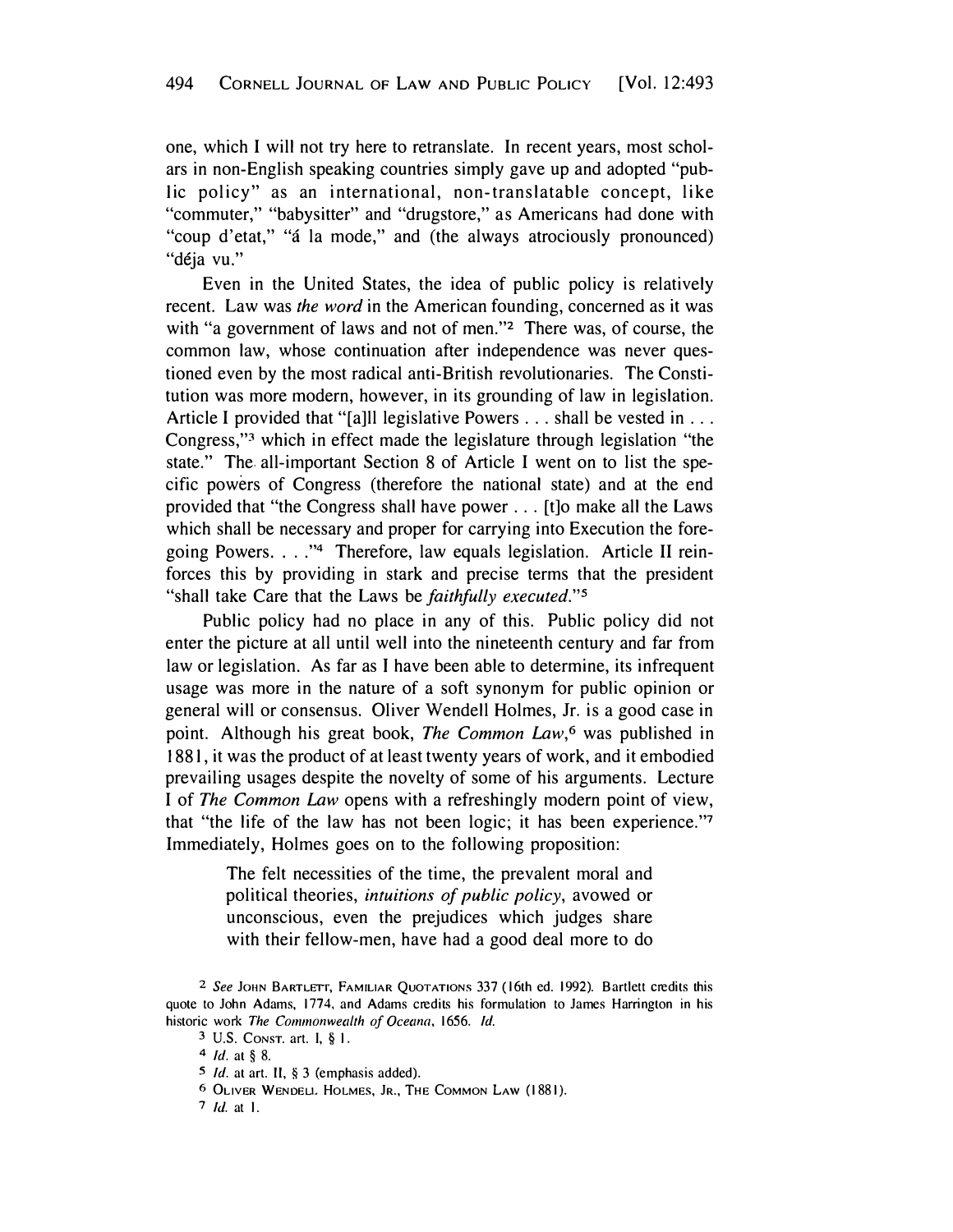than the syllogism in determining the rules by which men should be governed. <sup>8</sup>

This point is emphasized later in the same Lecture:

In form [the growth of the law]  $\ldots$  is logical. The official theory is that each new decision follows syllogistically from existing precedents .... On the other hand, in substance the growth of the law is legislative. . . . The very considerations which judges most rarely mention, and always with an apology, are the secret root from which the law draws all the juices of life. I mean, of course, considerations of *what is expedient for the community concerned.* Every important principle which is developed by litigation is in fact and at bottom the result of more or less *definitely understood views of public policy;* most generally, to be sure, under our practice and traditions, the unconscious result of instinctive preferences and inarticulate convictions, but nonetheless traceable to views of public policy in the last analysis.<sup>9</sup>

Law maintained its majesty beyond 1881 with the help of early political scientists who believed there should be a strict and formal separation between "politics " and "administration." Political scientist Professor Woodrow Wilson led this, after he returned from Germany and his doctoral studies imbued with the spirit that Prussia, under Frederick the Great, had produced a governmental system in which "administration has been most studied and most nearly perfected."<sup>10</sup> Although Wilson conceded that "[i]t is better to be untrained and free than to be servile and systematic,"<sup>11</sup> he went on to assert that "it would be better yet to be both free in spirit and proficient in practice."<sup>12</sup> Yet how was this to be accomplished? Wilson insisted that we study the administrative systems of Germany (and France) with full awareness that "we are not in search of *political* principles."13 He then stated:

> If I see a murderous fellow sharpening a knife cleverly, I can borrow his way of sharpening the knife without borrowing his probable intention to commit murder with it; and so, if I see a monarchist ... managing a public bu-

<sup>8</sup>*Id.* (emphasis added).

<sup>9</sup>*Id.* at 35-36 (emphasis added).

<sup>10</sup>Woodrow Wilson, *The Study of Administration,* 2 PoL. Sci. Q. 197, 204 (1887).

<sup>1 1</sup> *Id.* at 207.

<sup>12</sup>*Id.* 

<sup>13</sup> *Id.* at 220 (emphasis in original).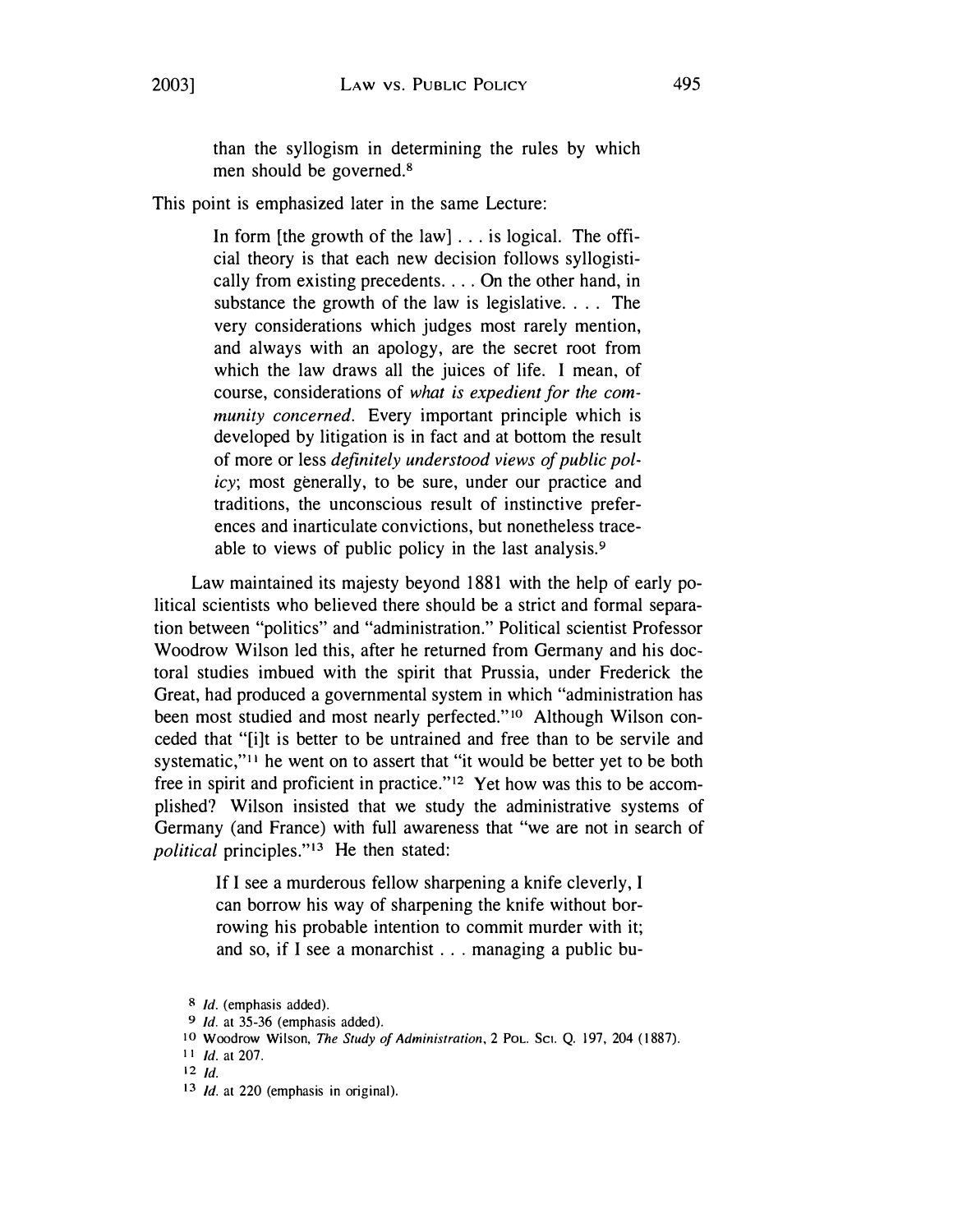reau well, I can learn his business methods without changing one of my republican [spots.](https://spots.14)14

On this basis, he developed the ideal of the "neutral civil servant" who could be loyal "always .. . to the interest of the public officer to serve, not his superior alone but to the community also."<sup>15</sup>

It was during the next two decades that the meaning of public policy transformed from a synonym for public opinion to a reference to statements about "what the government does." Thirteen years after Woodrow Wilson's famous article, his insistence on the distinction between politics and administration was picked up and formalized as "two functions of government," with politics as "policies or expressions of state will" and administration taken as "the execution of these policies." 16 This is, to the best of my inspection, the first time when policies and politics conjoined. In effect, "policies," defined as "expressions of state will," was essentially a definition of "policy," as a description of "what *legislators* do," followed by "administration" as "what governments do." As the twentieth century wore on, and governments, especially the national government, grew larger and more highly differentiated, there were two parallel developments of relevance: (1) the politics/administration dichotomy was rejected in favor of a sustained political process, a "seamless web," with law (or policy) being made at every step of the way; and (2) the law/policy divide was also erased, with the two, for all practical purposes, becoming synonymous.

During the 1930s and beyond, in response to the dramatic growth of government, political science began in earnest to study policy. The word probably slipped easily into the political science vocabulary because "law" to political scientists still tended to mean "public law," which concentrated most intensely upon "constitutional law" (where the main question was whether the national or state government had the power and authority to do what its legislation proposed). Once Congress adopted the legislation, political scientists concentrated on how and why, which took the form of case studies galore-detailed narratives of what came to be called "the policy-making process."17 Dissertations or first articles based on one or more case studies launched the careers of some of the most illustrious political scientists (along with some economists and lawyers). The following are a few examples of scholars who did their apprenticeships with policy case studies: Stephen K. Bailey, James

<sup>14</sup> *Id.* 

I 5 *Id.* at 221.

**<sup>16</sup> FRANK GOODNOW, POLITICS AND ADMINISTRATION: A STUDY IN GOVERNMENT 18** ( 1900).

<sup>17</sup> Sometimes the two words are put together as policymaking, and at other times kept completely separate as policy making.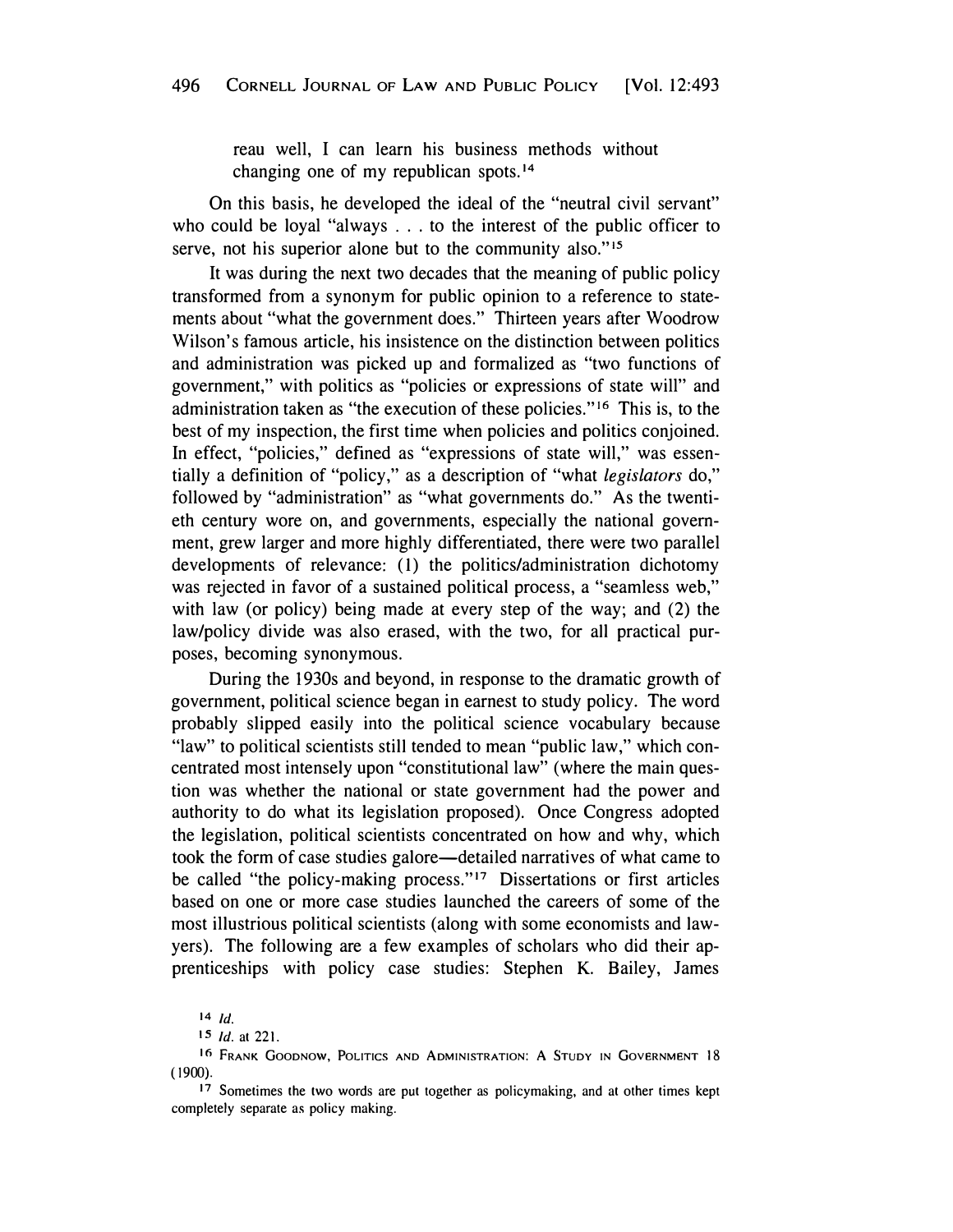MacGregor Burns, Robert Cushman, Robert Dahl, Paul Douglas, E. Pendleton Herring, Samuel Huntington, V.O. Key, Harold Lasswell, Grant McConnell, E.E. Schattschneider, Phillip Selznick, Herbert Simon, David B. Truman, Edwin Witte, and former Harvard Law Dean James Landis.<sup>18</sup> I must add immediately, however, that in none of these cases was the policy's *substance* important. The policy (or "policy decision") was the hook on which to hang the narrative, on the basis of which the process, the *policymaking* process, would be [analyzed.](https://analyzed.19)**19** The "seamless web" of the policymaking process was materialized as "how a bill becomes a bill," "how a bill becomes a law," and "how the law (as policy) is implemented." In fact, "implementation" became such an important aspect of the policymaking process that it almost displaced "public administration" as the name of that sub-discipline.

What was virtually lost in all this was *the substance,* even when part of the narrative of the case study provided many of the substantive details of the [policies.20](https://policies.20) One could lament, but no one could deny, the validity of Holmes' 1880s contention that "in substance the growth of the law is legislative."21 One prominent voice of lament was Friedrich Hayek who, as late as 1973, could cry out that law had once been "regarded as .. . something to be discovered, not made," and that "the conception that law could be deliberately made or altered seemed almost sacrilegious."22 Later in the same volume, he observed: "During the last hundred years it has been chiefly in the service of so-called 'social' aims that the distinction between rules of just conduct and rules for the organization of the services of government has been progressively obliterated."23 Obviously his reference to "rules of just conduct" can be considered an intentional definition of "law."

I call up Hayek not to agree with, or apply, his appeal to return to the mystification of law, but only to point out (and sympathize with) his underlying argument. That somewhere during the rise of the modern liberal state, law lost its autonomy and its integrity as an institution-albeit a man-made, human-scale, fallible, changeable institution. If Hayek can be considered the first, I have to count myself the second to insist that the distinction between law and policy has been obliterated. But the agree-

23 *Id.* at 132.

<sup>18</sup> For a comprehensive, but by no means exhaustive, list of policy-making studies, see DAVID B. TRUMAN, THE GOVERNMENT PROCESS 538-44 (V.O. Key, Jr. ed., 1951).

**<sup>19</sup>** This emptying of substance from policy went so far that by the 195Os, the eminent professor David Easton, in his "systems analysis" of the political process, treated policy simply as "outcomes." *See* DAVID EASTON, A SYSTEMS ANALYSIS OF POLITICAL LIFE (1965).

<sup>20</sup> Sometimes the substance of the statute was part of the introduction, called "the setting" or the context of the narrative.

<sup>21</sup> HoLMES, *supra* note 6, at 35.

<sup>22</sup> **I** F.A. HAYEK, LAW, LEGISLATION AND LIBERTY 83 (1973).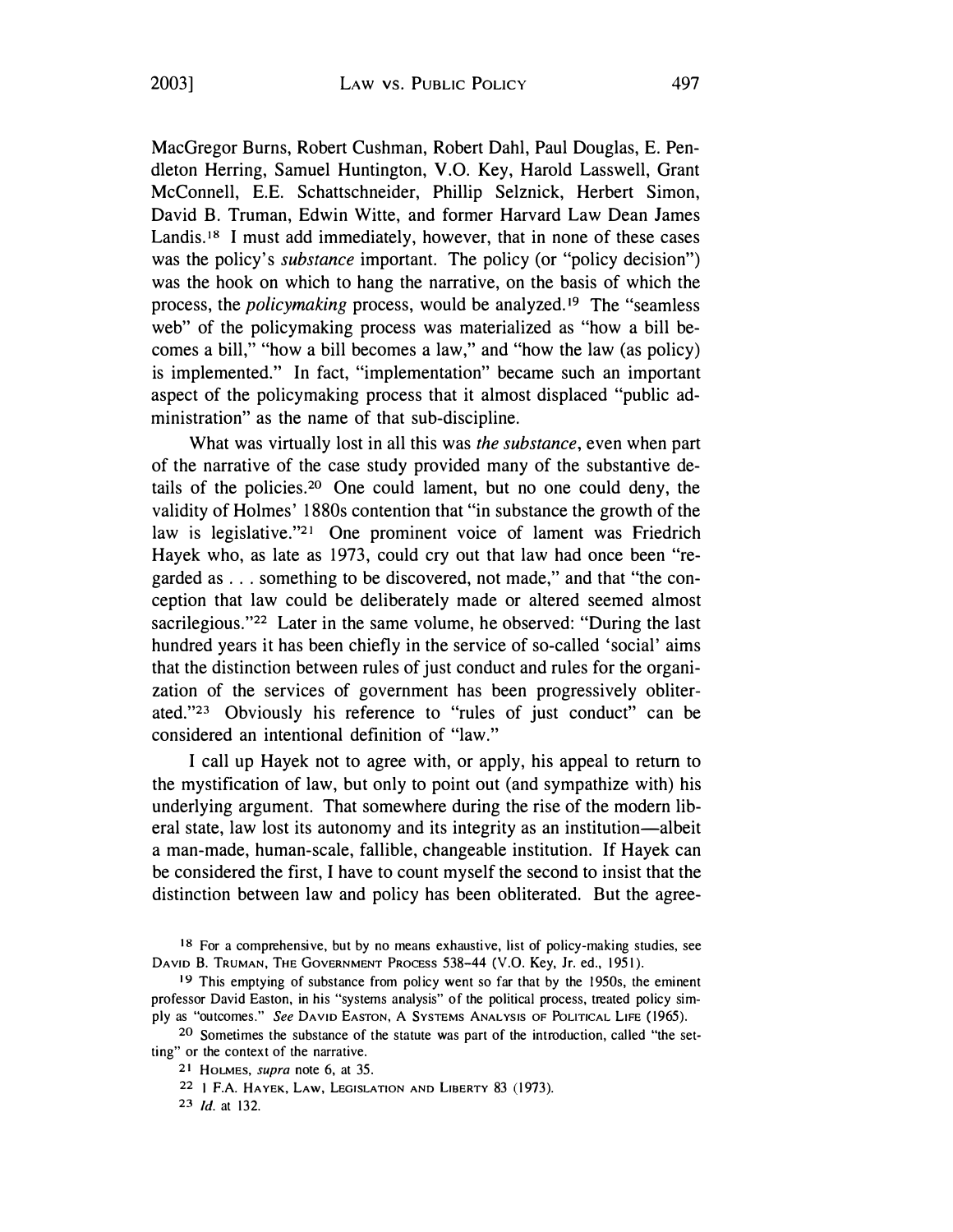ment or sympathy between us goes no further. Hayek has gone too far and has become downright ideological by the suggestion that legislatures cannot enact just rules of conduct. 24 And he misrepresents and sentimentalizes as well as overstates the role of the common law courts, whose rules are most often not "laid down " at all but have to be reasoned out from the holdings of cases through the rulings and arguments of appellate [decisions.](https://decisions.25)**25** Here we not only have the wisdom of Holmes, but also of John Locke, who said, "[W]hoever has the Legislative or Supreme Power of any Common-wealth, is bound to govern by established standing laws, promulgated and known to the People, and not by Extemporary Decrees.  $. . . . . . . .$ 

This is where Locke not only has the better argument but has practicality on his side, because no liberalized, secularized, de-mystified society (except perhaps for Justice Thomas and a small cult of believers in natural law) can ever return to a belief that the only good law is one that was always there waiting to be discovered. The key to Locke and the problem of law versus policy ( or policy versus law, depending on the appellant) is Locke's insistence on "established standing laws ... known to the people, and not by extemporary decrees."**27** In effect, I have revived Hayek's very timely warning against statutes that are merely "instructions to administrators."**<sup>28</sup>**

Now we can turn at last to an explanation of how "public policy " fused with "law" and became the "reference of preference." In good lecture fashion, my argument is laid out in five points. The first point is a reiteration of the fact that law and policy had become more or less synonymous. Just about the time the aging Holmes was about to die, the laws had become, as he predicted, mainly legislative, and legislation had become, as Hayek predicted, mere "instructions to administrators."**<sup>29</sup>** This was a comfortable formulation for an increasingly behaviorist political science as well as for an increasingly realist, behavioralist, economistic legal scholarship. Process over substance may be a scientific necessity, but is also a liberal predilection.<sup>30</sup> (I will leave until later another aspect of this, which is the denigration of law as an autonomous, discrete, non-processual aspect of politics.)

26 JOHN LOCKE, TWO TREATISES OF GOVERNMENT 371 (Peter Laslett, ed., Cambridge Univ. Press 1960) (1690).

**27 Id.** 

28 *See* THEODORE Low1, THE END OF LIBERALISM: IDEOLOGY, POLICY AND THE CRISIS OF PUBLIC AUTHORITY 144 (1969) (discussing Hayek's hypothesis).

**<sup>29</sup>***See id.* 

<sup>30</sup>In an early formulation, I dubbed this practice "[p]olicy without law." *Id.* at 126.

<sup>24</sup>*Id.* at 134-35.

**<sup>25</sup>***Id.* at 88-91, 135.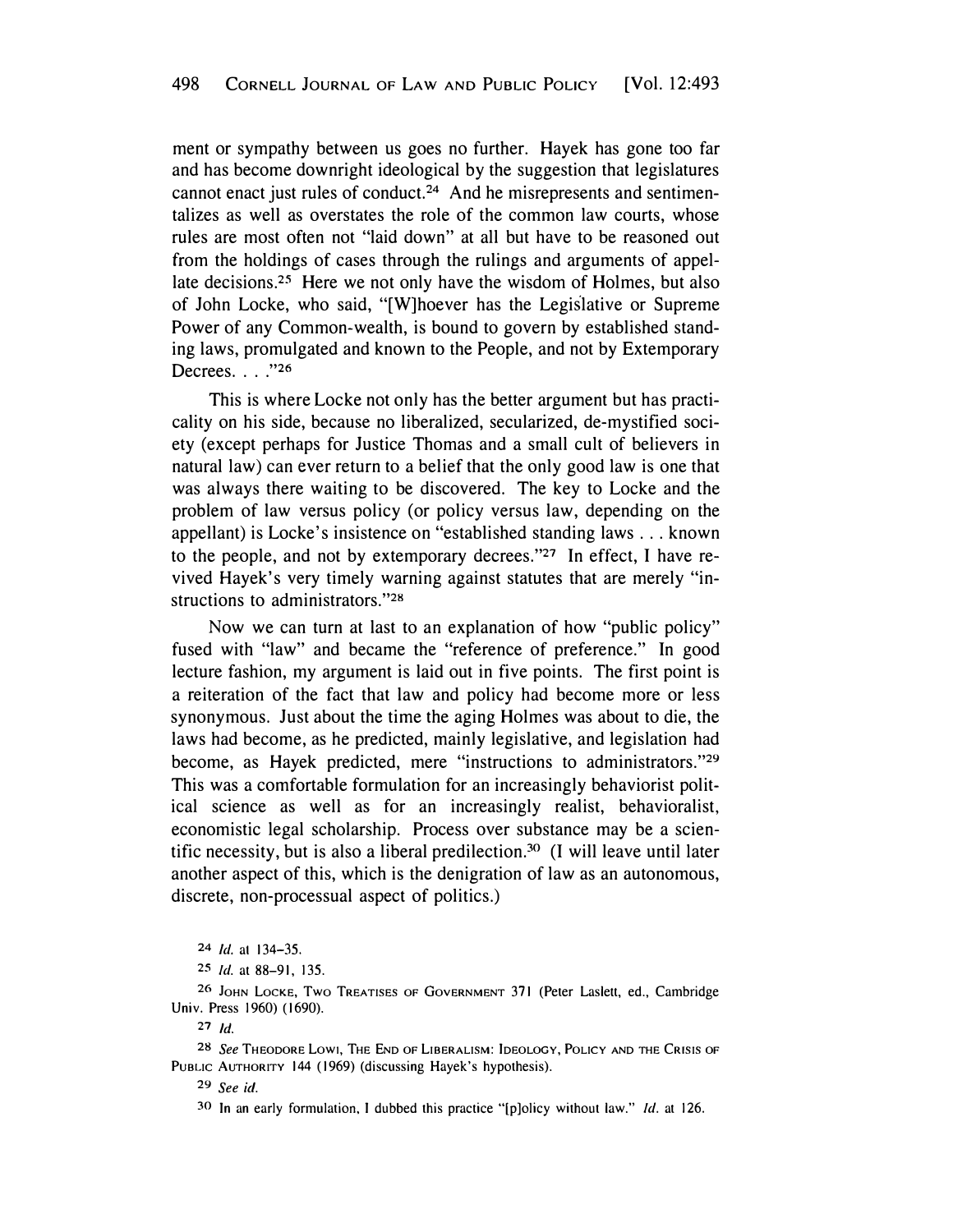The second point is that democratization favored public policy in the choice between the two terms. In a democracy, "law" sounded too official, unilateral, hierarchical, authoritative, and bordered on authoritarian. Policy appeared softer, more human, and not as divine. Public policy as an expression of public opinion in the nineteenth century seems to have had a renaissance in the democratizing twentieth century.

Third, "law" seems not only too authoritarian for a democracy, but also too close to permanent for a liberal state. Even though de-mystified and no longer considered something that was forever and waiting to be discovered, law still gave off the impression that, although a human product, it was inaccessible once produced. In contrast, "policy," being the product of a process, remains a continual part of the process, a neverending phenomenon. If the legislature is a continuing body, then its product is legislation, and T-1-0-N is a suffix indicating that the root word is not fixed but is in a state of [becoming.](https://becoming.31)<sup>31</sup>

The fourth point moves the argument over into the executive branch, where "policy" is even more at home. "Agency law making" sounds like an accusation that the government is about to violate the separation of powers principle. Back in the late nineteenth and early twentieth centuries, when Congress first began delegating a considerable degree of discretion to one agency or department after another, the separation of powers alarm bell began to ring. For a brief moment it awakened the Supreme Court, which responded approvingly that if the legislation embodied some kind of guidelines or standards, then the agency or department was not making law but had the authority "to fill up the details" of the legislation. **32** Recognizing, nevertheless, that the executive branch was in fact creating a new domain with the oxymoronic title "administrative law," the judges and their epigone in law schools softened it with a "quasi." Better to call this "policy," even though violations of rules set forth by, in this case, the Secretary of Agriculture involved criminal [offenses.](https://offenses.33)<sup>33</sup>

<sup>31</sup> The story is told that when a person asked Gandhi, "What do you think of modern civilization?", he answered, "I think it would be a very good idea." E.F. SCHUMACHER, Gooo WoRK 62 (1979) (quoting Ghandi). That is an example of a state of becoming!

**32** United States v. Grimaud, 220 U.S. 506,517 (1911) (citing Wayman v. Southard, 23 U.S. (10 Wheat.) I, 43 (1825)).

**33** *Id.* at 514. Only once in the twentieth century did the Court turn down an important delegation of such broad discretion to agencies and departments to make rules, and in that case the faulty provisions in the statute were so incredibly broad that Congress actually labeled them "Declaration of Policy," in which the only guidelines were that the purpose of the rules the new agency (the National Recovery Administration) had authority to make would-be rules "to remove obstructions to the free flow of interstate and foreign commerce" and to promote "the organization of industry for the purpose of cooperative action among trade groups," by approving "codes of fair competition" by trade associations. Panama Refining Co. v. Ryan, 293 U.S. 388, 416-17 (1935); Schechter Poultry Co. v. U.S., 295 U.S. 495, 534-35 (1935).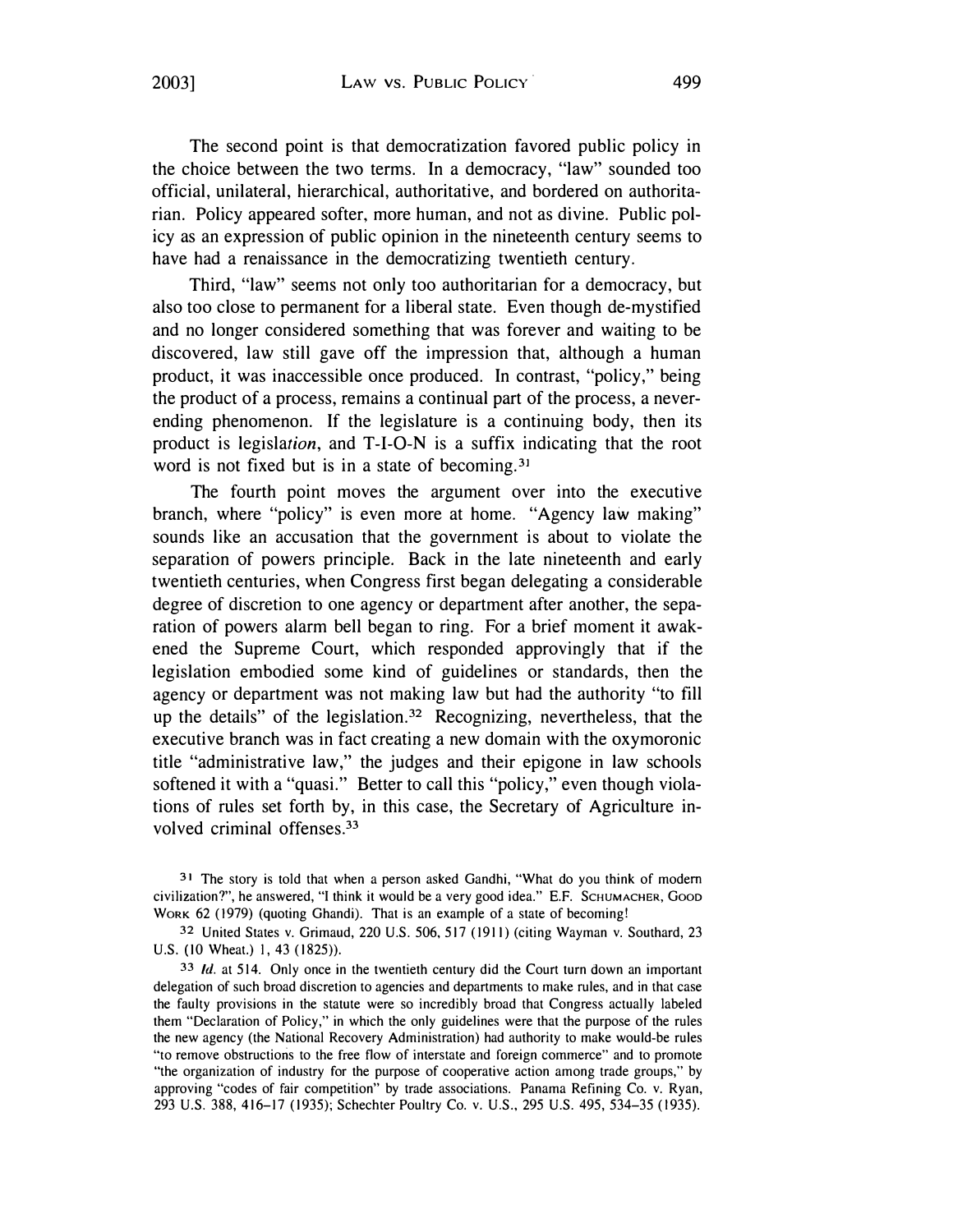Fifth and finally, policy has been attractive because it holds out hope that government will be more participatory, not only at election time and not only in Congress where only the wealthy and the organized participate, but all along the line. Policy satisfies the need to eliminate the formality of government, as implied by the hope of making government "closer to the people." Americans have always put a lot of stock in not being fooled or put off by the formal, seeking to pierce through to the informal, the real—as in being able to bargain with power before power is applied. Law is formal; policy is real. The ultimate expression of this comes out in an apocryphal story about President Grover Cleveland who refused to support the bill of a certain lobbyist on the grounds that it was [unconstitutional.3](https://unconstitutional.34)**4** To this refusal the lobbyist replied, "What's the Constitution between friends?"**<sup>35</sup>**

All of this is true and has been widely endorsed, especially by moderates of all ideological and partisan persuasions. I accept this fact, but I am drawn passionately to the opposite conclusion, that policy, as understood within all five rubrics, is a danger, not a boon. Tocqueville put the case too well for me to offer my own formulation:

> Men living in democratic ages do not readily comprehend the utility of forms. . . . Forms excite their contempt and often their hatred; as they commonly aspire to none but easy and present gratifications, they rush onwards to the object of their desires, and the slightest delay exasperates them. This same temper [carries] with them into political life....

> Yet this objection which the men of democracies make to forms is the very thing which renders form so useful to freedom; for their chief merit is to serve as a barrier between the strong and weak, the ruler and the people, to retard the one, and give the other time to look about him. Forms become more necessary in proportion as the government becomes more active and more powerful. . . . Thus democratic nations naturally stand more in need of forms than other nations .... **<sup>36</sup>**

34 LOUIS FISHER, THE CoNSTITUTION BETWEEN FRIENDS v (1978). Although Fisher's footnote attributes this anecdote to President Theodore Roosevelt, notwithstanding that it is most often attributed to President Cleveland, other sources attribute it to an exchange between President Cleveland and Timothy J. Campbell, a member of the House of Representatives. *E.g.,* BARTLETT, *supra* note 2, at 539. *See also* THE HOME BOOK OF QUOTATIONS 307 (Burton Stevenson, ed., 10th ed. 1967) (attributing the quote to an exchange between Cleveland and Campbell).

**35** FISHER, *supra* note 34.

**<sup>36</sup>**ALEXIS DE TocQUEVILLE, DEMOCRACY IN AMERICA 346 (Henry Reeve, trans., Arlington House 1966) (1840).